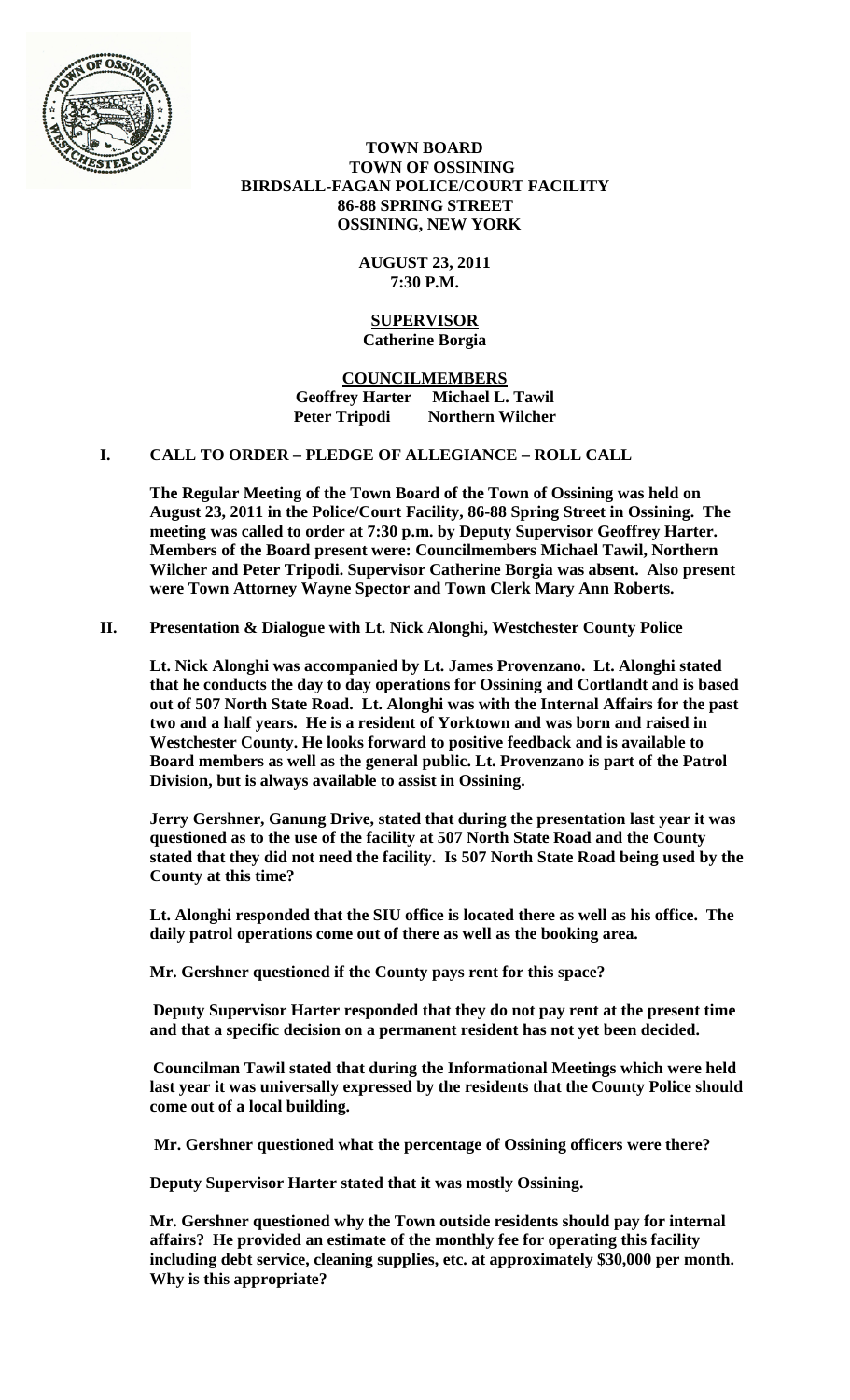**Councilman Tripodi thanked the officers for their service. He doesn't feel that the County officers should be at 507 North State Road. This facility should be sold particularly since we are paying rent somewhere else for our offices.**

**Councilman Tawil requested the telephone number for the County Police. Lt. Alonghi stated that the number for dispatch was 864-7600 and his number for Patrol Operations is 864-7880.**

## **III. ANNOUNCEMENTS**

**Joint Town-Village Board meeting regarding the Court Consolidation proposal will be Wednesday, August 31, 7:30 p.m. Community Center Multi-purpose room.**

### **IV. PUBLIC COMMENT ON AGENDA ITEMS**

**Jerry Gershner, Ganung Drive, questioned several of the charges on the Voucher Detail that pertain to the facility at 507 North State Road such as the following: Life Insurance (Deputy Supervisor Harter responded that this was for one officer who is on 207C); cablevision in the amount of \$180; Gas to Con Edison in the amount of \$208.73; Copier lease in the amount of \$267.44; Cleaning Supplies in the amount of \$79 and water in the amount of \$44. There is no reason for us to pay these charges. Obviously they did not use a lot of water, but did use a lot of gas. Get rid of this building.**

### **V. BOARD RESOLUTIONS**

### **A. Approval of Minutes-Regular Meeting**

**Councilmember Tawil moved and it was seconded by Councilmember Wilcher that the following be approved:**

**Resolved, that the Town Board of the Town of Ossining hereby approves the August 9, 2011 Minutes of the Regular Meeting as presented.**

#### **Motion Carried: Unanimously**

#### **B. Approval of Minutes-Special Meeting**

**Councilmember Wilcher moved and it was seconded by Councilmember Tawil that the following be approved:**

**Resolved, that the Town Board of the Town of Ossining hereby approves the August 16, 2011 Minutes of the Special Meeting as presented.**

## **Motion Carried: Unanimously**

#### **C. Approval of Voucher Detail Report**

**Councilmember Tawil moved and it was seconded by Councilmember Wilcher that the following be approved:**

**Resolved, that the Town Board of the Town of Ossining hereby approves the Voucher Detail Report dated August 23, 2011 in the amount of \$197,094.30**

**Councilman Tripodi had difficulty understanding why the consultant fee was so high since this individual not only works for the Town but also works for another municipality.** 

**Councilman Tawil responded that these charges were for the Town Engineer who has worked on the next resolution which pertains to the Cedar Lane Drainage problem.**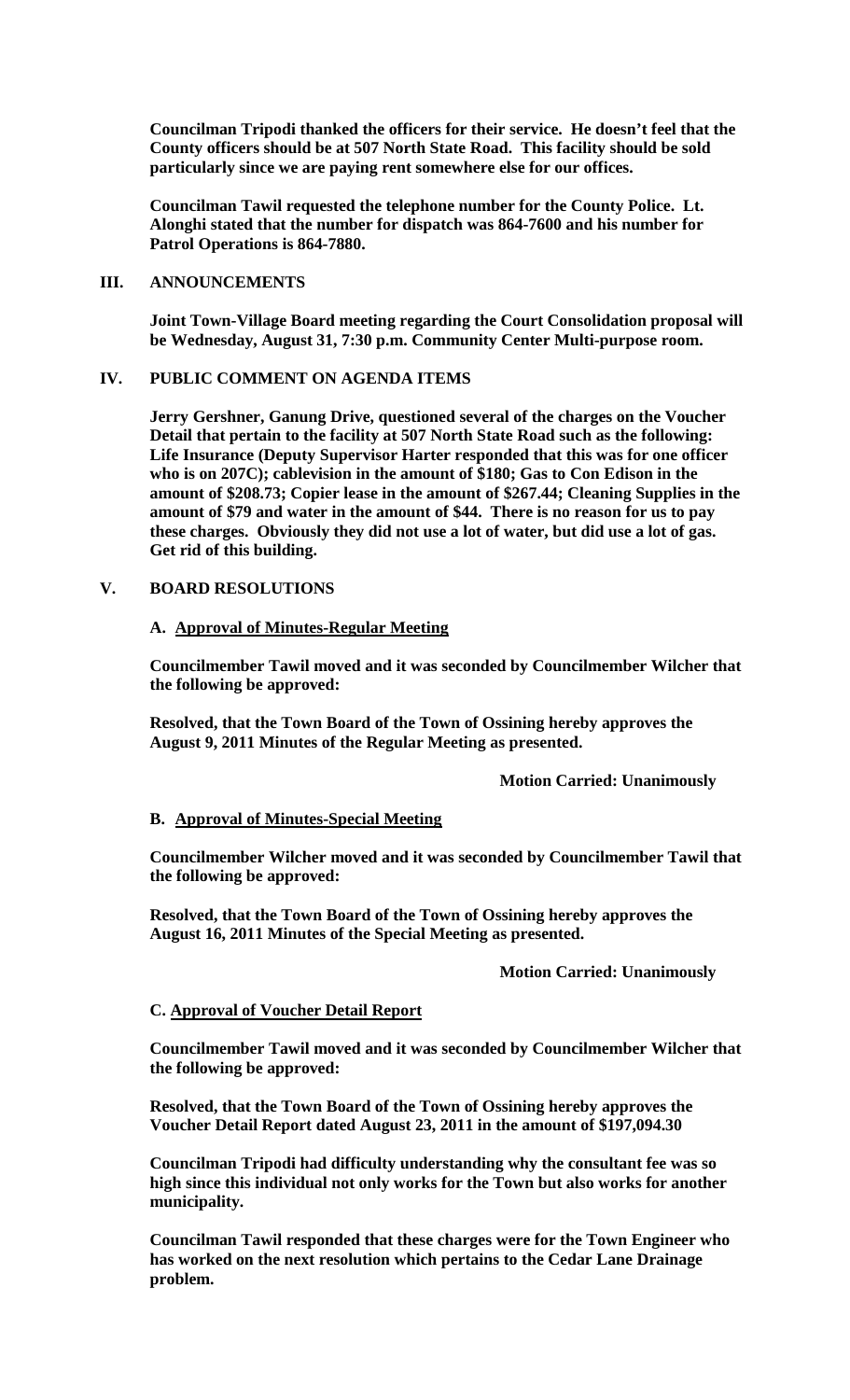**Vote: 3-0-1 Voting Aye: Tawil, Wilcher & Harter Nay: Tripodi**

### **D. Cedar Lane Drainage Engineering Study – Charles A. Manganaro**

**Councilmember Tawil moved and it was seconded by Councilmember Wilcher that the following be approved:**

**RESOLVED, that the Town Supervisor is hereby authorized to sign an agreement with Charles A. Manganaro Consulting Engineers, Shailesh Naik, PE, to provide professional engineering services for a drainage study to evaluate various alternate methods of constructing a separate storm drainage collection along Cedar Lane to prevent excessive storm water runoff for an amount not to exceed \$39,250.00. This amount will include surveying costs not to exceed \$6,000; NYS DOT integration services not to exceed \$5,000.**

**Motion Carried: Unanimously**

## **E. TAX CERTIORIARI - MAVIS TIRE SUPPLY CORP. VS TOWN OF OSSINING**

**Councilmember Tawil moved and it was seconded by Councilmember Wilcher that the following be approved:**

**WHEREAS, proceedings pursuant to Article 7 of the Real Property Tax Law of the State of New York were instituted by Mavis Tire Supply Corp against the Town Of Ossining to review the tax assessments made on Petitioner's property located at 170 North Highland Avenue in the Village and Town of Ossining, County of Westchester, New York, and designated on the tax assessment map of the Town of Ossining as Section 89.15, Block 1, Lots 14 and 15 for assessment years 1990, 1992, 1993, 1994, 1995, 1996, 1997, 1998, 1999, 2000, 2001, 2003, 2004, 2005, 2006 and 2007, which proceedings were pending in the Supreme Court of the State of New, County of Westchester, under index Numbers 21713/90, 23477/92, 23482/92, 18775/93, 17690/94, 16906/95, 17219/96, 16220/97, 16641/98, 16179/99, 15912/00, 15822/01, 17724/02, 16905/03, 17083/04,18253/05, 20445/06, 20943/07, and**

**WHEREAS, the above matters proceeded to trial and, as a result Judgment was entered in favor of the Petitioner dated January 20, 2011, on February 9, 2011 in the office of the County clerk of the County Westchester which resolved the Petitioners grievances for the above stated years providing for assessment reductions as stated in the filed judgment, plus interest on any refunds and costs, and**

**WHEREAS, the parties wish to settle and resolve the matter, and in furtherance of that desire the Petitioner's Attorney has communicated an offer in the form of a letter dated May 26, 2011 which would result in the waiver of a portion of the interest the Petitioner would otherwise be entitled to pursuant to the judgment in exchange for an agreement by the Town to withdraw its Notice of Appeal of the Judgment, and** 

**WHEREAS, the Town Board, upon the recommendation of the Assessor, concurred to by the Town Attorney, finds the proposed settlement, as set forth in the May 26, 2011 letter, to be appropriate and in the best interests of the Town of Ossining: now therefore, it is**

**RESOLVED, that the settlement of the proceedings, on the terms set forth in the May 26, 2011 letter is hereby approved; and it is further**

**RESOLVED, that the Town Attorney is hereby authorized and directed to procure and execute any documents necessary to effectuate such settlement, and it is further**